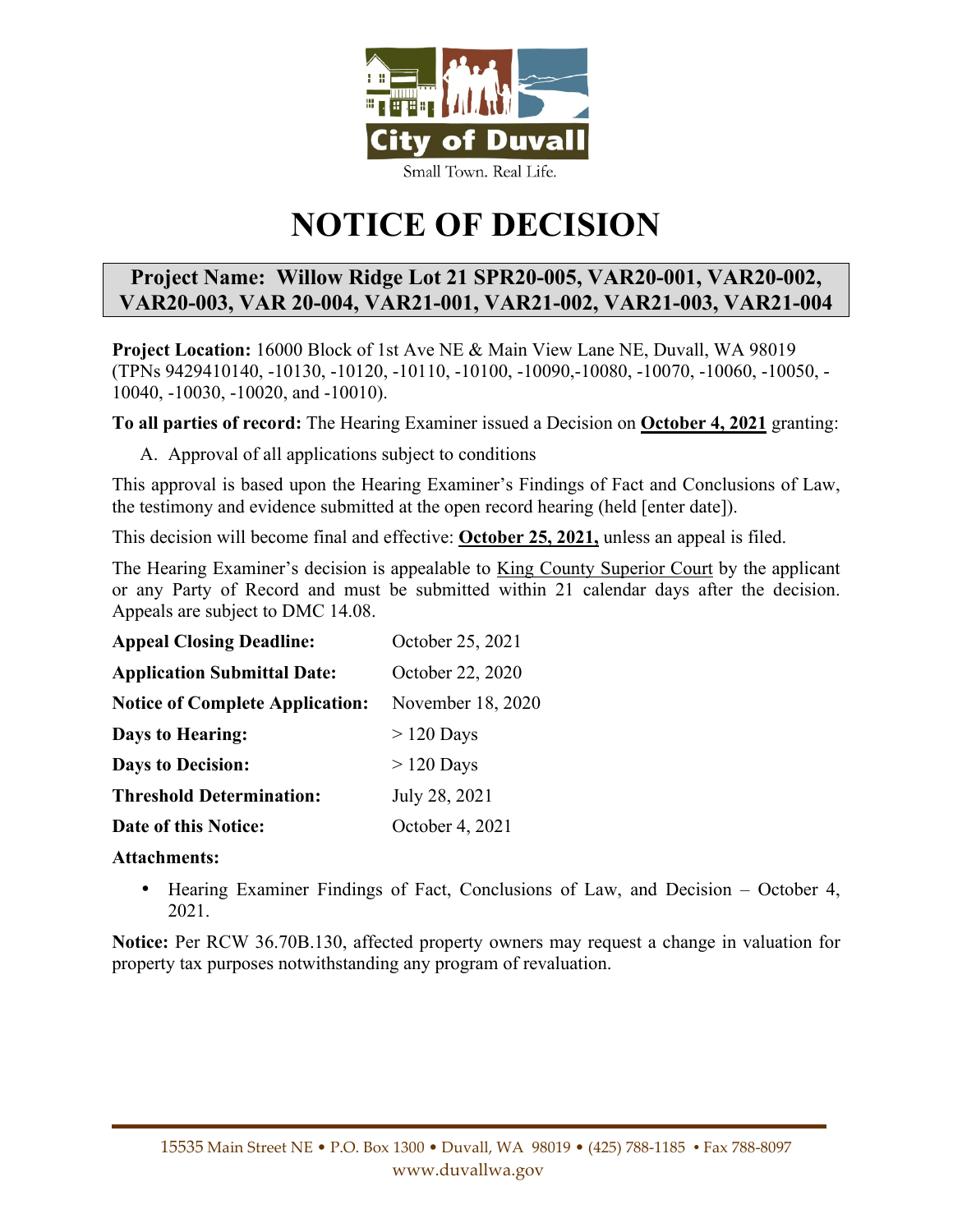## **BEFORE the LAND USE HEARING EXAMINER for the CITY of DUVALL**

# **DECISION <sup>1</sup>**

| <b>FILE NUMBERS:</b>         | SPR20-005, VAR20-001, VAR20-002, VAR20-003, VAR 20-004,<br>VAR21-001, VAR21-002, VAR21-003, VAR21-004 <sup>2</sup>                                                                         |
|------------------------------|--------------------------------------------------------------------------------------------------------------------------------------------------------------------------------------------|
| <b>APPLICANT:</b>            | Veristone Fund $I3$<br>C/o Demetry Vyzis<br>$6725$ 116 <sup>th</sup> Avenue NE, Suite 210<br>Kirkl; and, WA 98003                                                                          |
| <b>TYPE OF CASE:</b>         | Consolidated: 1) Preliminary Site Plan Approval for Willow Ridge Lot<br>21; and 2) Eight Variances from Duvall Unified Development<br>Regulations as listed in the Findings of Fact, below |
| <b>STAFF RECOMMENDATION:</b> | Approve all applications subject to conditions                                                                                                                                             |
| <b>EXAMINER DECISION:</b>    | GRANT all applications subject to conditions                                                                                                                                               |
| DATE OF DECISION:            | October 4, 2021                                                                                                                                                                            |

## **INTRODUCTION** <sup>4</sup>

Veristone Fund I ("Veristone") seeks nine land use entitlements: 1) Preliminary Site Plan Approval ("SPA") for *Willow Ridge Lot 21*; and eight Variances from provisions of the Duvall Unified Development Regulations as listed in the Findings of Fact, below.

Veristone filed a Master Permit Application and Site Plan Review Permit Application for Preliminary SPA on October 22, 2020. (Exhibits 8: 9<sup>5</sup>) The Duvall Planning Department ("Planning") deemed the applications to be complete November 18, 2020. (Exhibit 39)

Veristone filed four Variance Permit Applications on October 21, 2020, three Variance Permit Applications on March 19, 2021, and one Variance Permit Application on May 17, 2021. (Exhibits 11 – 18) Planning

<sup>1</sup> This written Decision memorializes and expands upon an oral decision rendered on the record at the close of the September 28, 2021, open record, pre-decision hearing.

 $\overline{2}$ Variance file numbers corrected/updated by the Planning Department after the hearing. (See Exhibit 69.)

<sup>3</sup> Owner's name provided during hearing.

<sup>4</sup> Any statement in this section deemed to be either a Finding of Fact or a Conclusion of Law is hereby adopted as such.

<sup>5</sup> Exhibit citations are provided for the reader's benefit and indicate: 1) The source of a quote or specific fact; and/or 2) The major document(s) upon which a stated fact is based. Citations to exhibits that are available electronically in PDF use PDF page numbers, not source document page numbers. While the Examiner considers all relevant documents in the record, typically only major documents are cited. The Examiner's Decision is based upon all documents in the record.

o:\\_developments\\_residential development\planning\willow ridge\_stoneridge\willowridge lot 21 spr\_2020\10 notice of decision\spr20-005.doc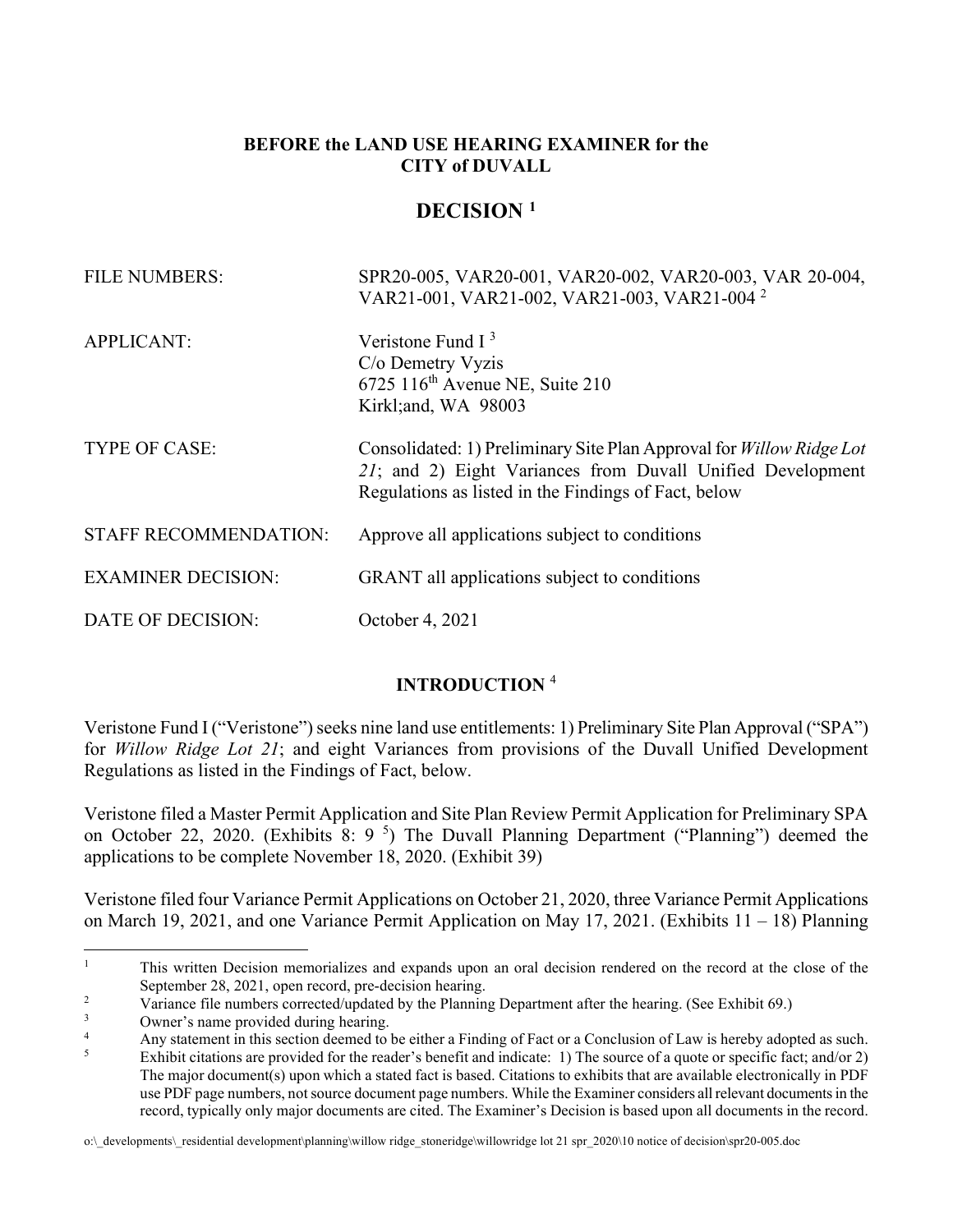RE: SPR20-005/VAR20-001, VAR20-002, VAR20-003, VAR20-004, VAR21-001, VAR21-002, VAR21-003, VAR21-004 October 4, 2021 Page 2 of 15

deemed the first four applications to be complete on November 18, 2020, and the final four applications to be complete on or about May 21, 2021. (Exhibits 39; 42; and testimony)

Planning issued a Notice of Application on November 18, 2020, and a second Notice of Application on May 21, 2021. (Exhibits 40; 42)

Veristone requested that the applications be consolidated for processing as allowed under DMC 14.08.010(b)(2). (Testimony)

The subject property consists of 14 lots occupying the 16000 block between 1<sup>st</sup> Avenue NE and Main View Lane NE. The Assessor's Parcel Numbers for the 14 lots are: 9429410010, 9429410020, 9429410030, 9429410040, 9429410050, 9429410060, 9429410070, 9429410080, 9429410090, 9429410100, 9429410110, 9429410120, 9429410130, and 9429410140. (Lots 1, 2, 3, 4, 5, 6, 7, 8, 9, 10, 11, 12, 13, and 14). (Exhibit 1)

The Duvall Land Use Hearing Examiner ("Examiner") viewed the subject property via Google Earth and had viewed the site before it was subdivided.

The Examiner held an open record hearing on September 28, 2021. The hearing was conducted remotely using the "Zoom" platform due to assembly restrictions attendant to the current COVID-19 pandemic. Planning gave notice of the hearing as required by the Duvall Municipal Code ("DMC"). (Exhibits 60 - 62)

The following exhibits were entered into the hearing record during the hearing:

Exhibits 1 - 68: As enumerated in Exhibit 1, the Departmental Staff Report

The Examiner held the hearing record open through October 1, 2021, so that Planning could provide an updated list linking Variance application numbers with actual Variance applications. Planning submitted that list on October 1, 2021:

Exhibit 69: Updated Exhibit List, filed October 1, 2021

Section 14.08.020(G) DMC generally requires that decisions on preliminary subdivisions be issued within 90 days of application completeness and that decisions on all other applications which require a quasijudicial hearing be issued within 120 days of application completeness. The Examiner's hearing was held beyond the 120<sup>th</sup> day. (Exhibit 1, PDF 2) Veristone and the City have mutually agreed to allow an extension of the 120-day review period as permitted by DMC 14.08.020(H)(2). (Exhibit 63)

The action taken herein and the requirements, limitations and/or conditions imposed by this decision are, to the best of the Examiner's knowledge or belief, only such as are lawful and within the authority of the Examiner to take pursuant to applicable law and policy.

## **FINDINGS OF FACT**

o:\\_developments\\_residential development\planning\willow ridge\_stoneridge\willowridge lot 21 spr\_2020\10 notice of decision\spr20-005.doc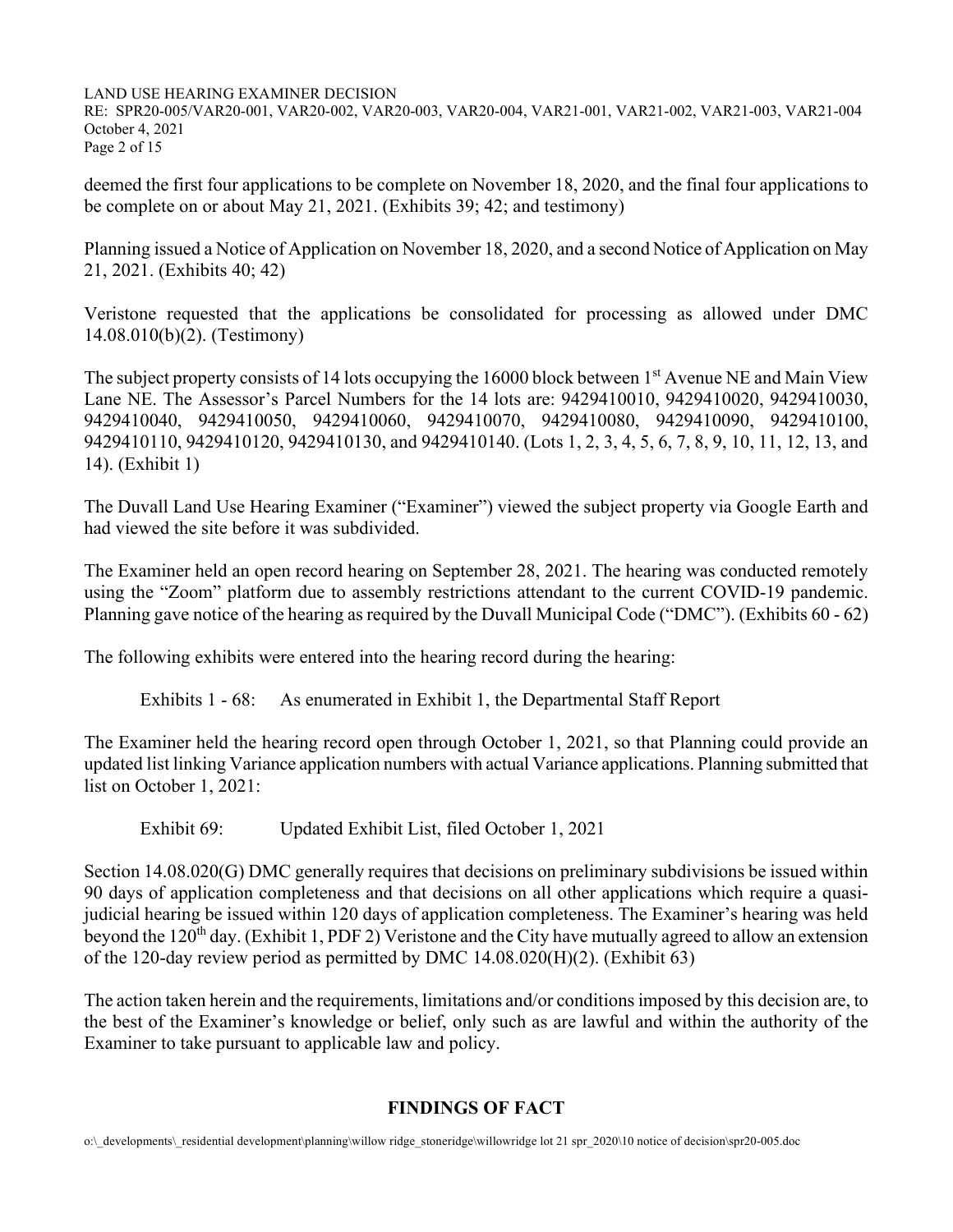LAND USE HEARING EXAMINER DECISION RE: SPR20-005/VAR20-001, VAR20-002, VAR20-003, VAR20-004, VAR21-001, VAR21-002, VAR21-003, VAR21-004 October 4, 2021 Page 3 of 15

- 1. These nine applications are the result of the current owner/developer's attempt to complete a project, started years ago by prior developers, whose permits expired before the original developers completed the project. The Project consists of 14 townhouse residences (two 4-unit buildings and two 3-unit buildings), most nearly completed. Veristone wants to complete the project and needs new permits to do so. The UDR have been significantly amended since the permits for the development were initially issued, thus leading to the eight Variance applications.
- 2. The development of this neighborhood dates back to at least 1997 and a project known as *Stone Ridge*. In 2005 the City Council approved a development agreement which called for 20 singlefamily residences and 32 multi-family residences on *Stone Ridge's* 31 lots. The development agreement contemplated the subdivision of Lot 21 into 14 lots and Lot 22 (located across Main View Lane NE to the west) into 18 lots. The *Stone Ridge* development agreement also incorporated land use approvals for Lots 21 and 22, including "variances (VAR04-001) for building height, setback, and lot size." *Stone Ridge* Lots 1 – 20 were subsequently developed with single-family residences. (Exhibit 6, PDF 2, Finding of Fact 1)

 Lots 21 and 22 were foreclosed on during the 2008-2009 economic recession. A new owner acquired the lots. The new developer obtained an extension of the development agreement and, on September 11, 2013, obtained preliminary approval of *Willow Ridge Phase 2 – A Replat of Lot 21* to divide Lot 21 into the 14 lots as originally contemplated. *Willow Ridge Phase 2* was recorded on November 25, 2013. (Exhibit 6, PDF 2, Finding of Fact 1; 27, PDF 1)

 Construction of the 14 townhouses began, but economic problems, changing contractors, etc. beset the development. The result was that permits expired and construction eventually stopped in or around 2020 with much of the project nearing completion. (Exhibits 27, PDF 1; 30)  $^6$ 

- 3. *Willow Ridge Lot 21* has a new owner (Veristone) which desires to complete the project started so long ago. Since the original SPA has expired, a new SPA is required to complete the development. Unfortunately, the City has amended the UDR in the intervening years. Under the current UDR, only one of the three original variances is still needed (setbacks from 1<sup>st</sup> Avenue NE). However, eight new variances are required to complete the project as originally approved and now partially constructed:
	- A. VAR20-001

|             | Code Section: DMC 14.14.060, Table 14.14.060.A                                         |
|-------------|----------------------------------------------------------------------------------------|
|             | Subject: Building coverage                                                             |
|             | Explanation: The current UDR allows up to 60% lot coverage by buildings. Eleven of the |
|             | lots exceed that limit by up to 13%.                                                   |
| Lots:       | $1-6$ , $8-10$ , 13, and 14                                                            |
| References: | Exhibits 1, PDF 5 & 6; 12; 59, PDF 4                                                   |

<sup>6</sup> A much more detailed history will be found in Exhibits 6, 27, and 64.

o:\\_developments\\_residential development\planning\willow ridge\_stoneridge\willowridge lot 21 spr\_2020\10 notice of decision\spr20-005.doc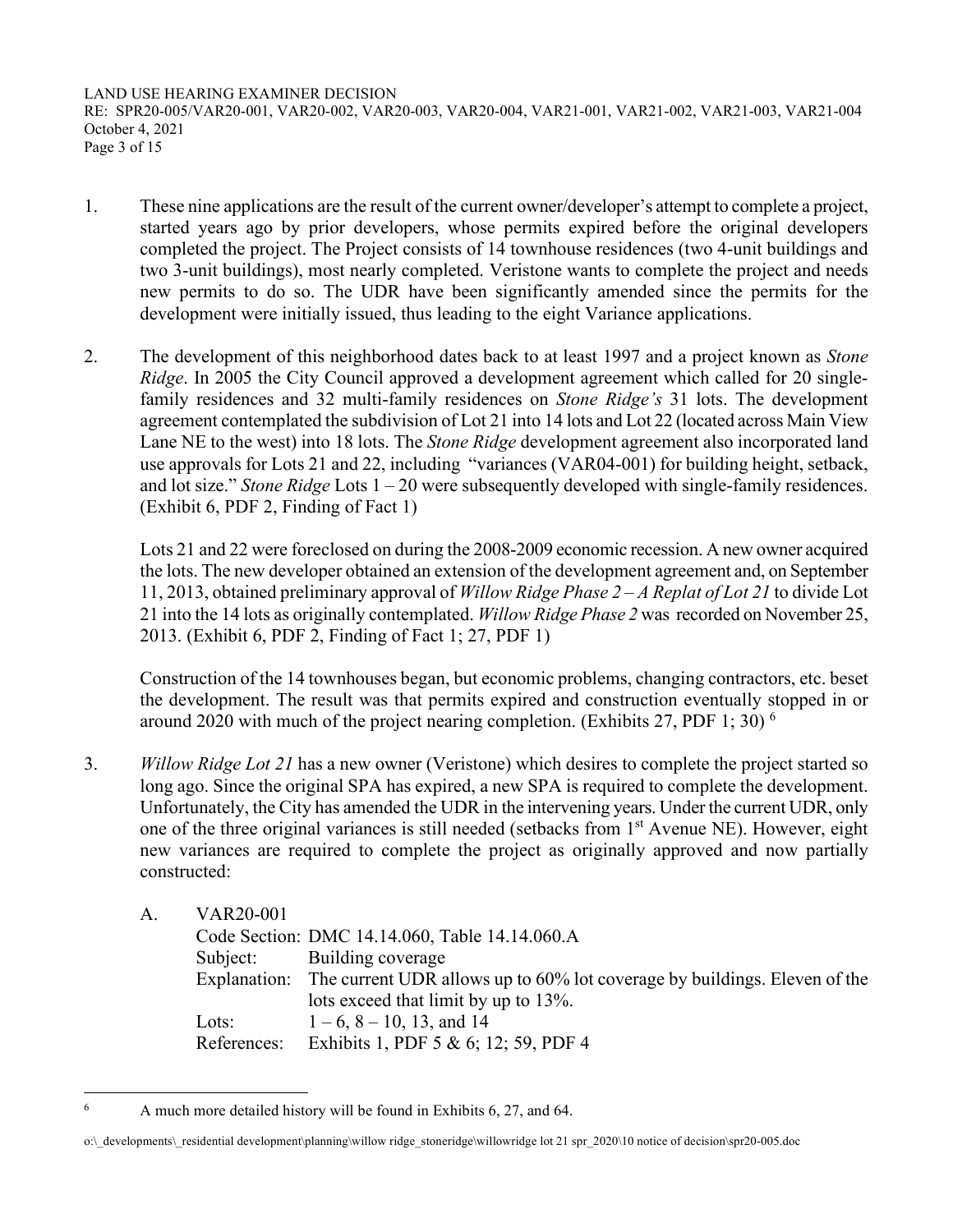RE: SPR20-005/VAR20-001, VAR20-002, VAR20-003, VAR20-004, VAR21-001, VAR21-002, VAR21-003, VAR21-004 October 4, 2021 Page 4 of 15

| <b>B.</b>      | VAR20-002<br>Subject:<br>Explanation:<br>Lots:<br>References: | Code Section: DMC 14.64.240(C)<br>Common open space standards - Residential<br>The current UDR requires at least 10% of the developable area of the site<br>(not of each lot) to be open space and recreational facilities. The previously<br>approved plan provided 4.5%.<br>Calculated on the site as a whole.<br>Exhibits 1, PDF 6; 13; 59, PDF 5                                                                                                                                                                                                    |
|----------------|---------------------------------------------------------------|---------------------------------------------------------------------------------------------------------------------------------------------------------------------------------------------------------------------------------------------------------------------------------------------------------------------------------------------------------------------------------------------------------------------------------------------------------------------------------------------------------------------------------------------------------|
| $\mathbf{C}$ . | VAR20-003<br>Subject:<br>Explanation:<br>Lots:<br>References: | Code Section: DMC 14.14.060, Table 14.14.060.A<br>Minimum street setback<br>The current UDR requires a 10-foot setback from back of sidewalk. The<br>request is to eliminate that requirement. However, the plat has a 5-foot utility<br>easement from the edge of the street. Thus all lots will have at least a 5-foot<br>setback from the edge of the street.<br>Lot 8 currently has slightly less than a 5-foot setback $(4.9')$ from the edge of<br>the street. That intrusion will be corrected in the field.<br>Exhibits 1, PDF 6; 14; 59, PDF 6 |
| D.             | VAR20-004<br>Subject:<br>Explanation:<br>Lots:<br>References: | Code Section: DMC 14.14.060, Table 14.14.060.A<br>Minimum rear yard setback<br>The current UDR requires a 15-foot setback from rear property lines. The<br>request is for a 5-foot minimum rear setback.<br>$1 - 14$<br>Exhibits 1, PDF 7; 15; 59, PDF 6                                                                                                                                                                                                                                                                                                |
| Ε.             | VAR21-001<br>Subject:<br>Explanation:<br>Lots:<br>References: | Code Section: DMC 14.14.060, Table 14.14.060.A<br>Impervious surface coverage<br>The current UDR allows up to 75% lot coverage by impervious surfaces.<br>Five of the lots exceed that limit by up to 8%.<br>$2, 4 - 6,$ and 13<br>Exhibits 1, PDF 5; 11; 59, PDF 3                                                                                                                                                                                                                                                                                     |
| F.             | VAR21-002<br>Subject:<br>Explanation:<br>Lots:<br>References: | Code Section: DMC 14.64.120(D)(1) & (2)<br>Eave projections into required setbacks<br>The current UDR limits roof eave projections into setbacks to 24" maximum.<br>Eight of the lots have projections that exceed that limit by up to about 25<br>inches.<br>$1-4$ , $8-10$ , and 14<br>Exhibits 1, PDF 7; 16; 59, PDF 7 - 13                                                                                                                                                                                                                          |

o:\\_developments\\_residential development\planning\willow ridge\_stoneridge\willowridge lot 21 spr\_2020\10 notice of decision\spr20-005.doc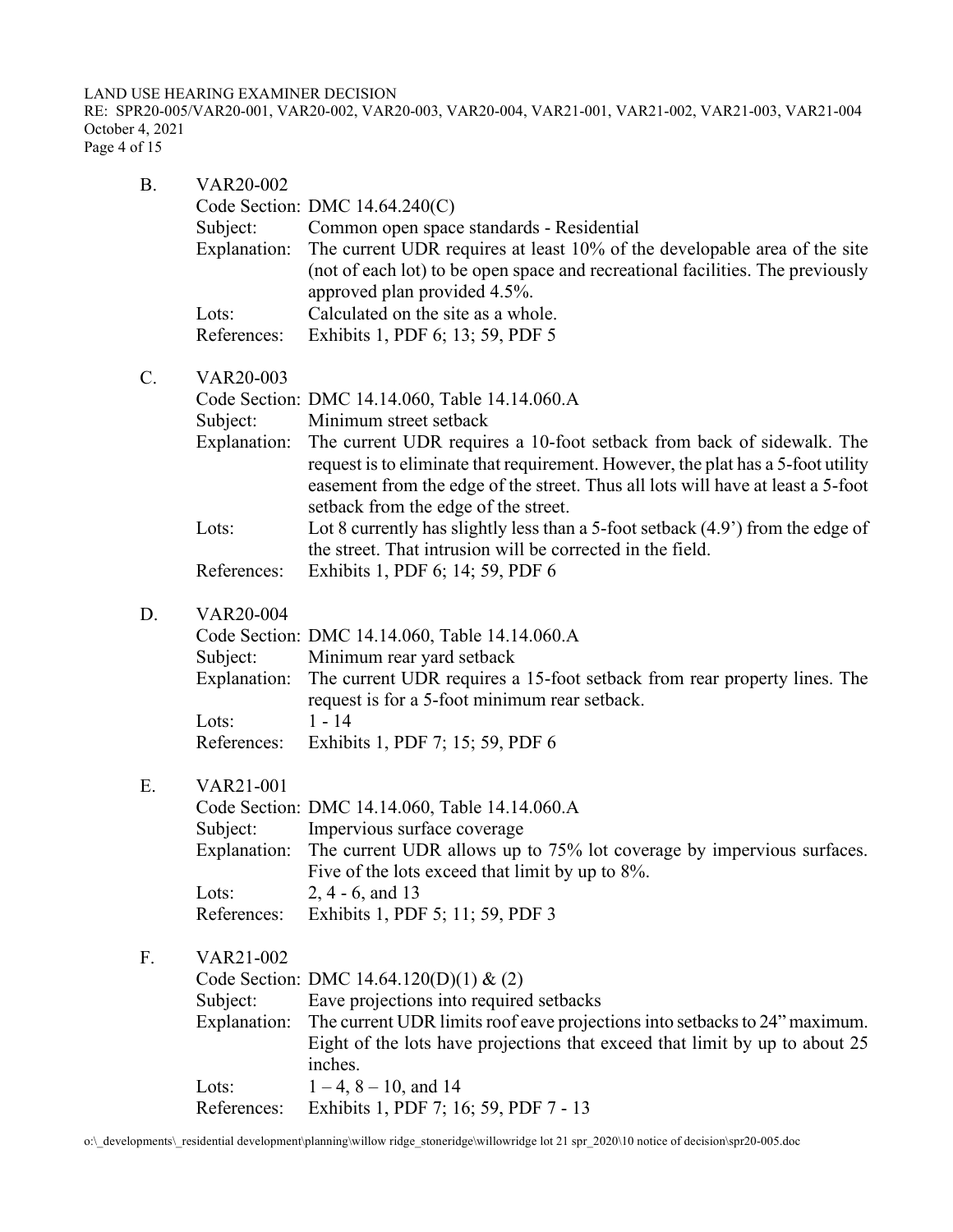RE: SPR20-005/VAR20-001, VAR20-002, VAR20-003, VAR20-004, VAR21-001, VAR21-002, VAR21-003, VAR21-004 October 4, 2021 Page 5 of 15

| G. | VAR21-003   |                                                                                                                                                             |
|----|-------------|-------------------------------------------------------------------------------------------------------------------------------------------------------------|
|    |             | Code Section: DMC $14.64.120(A)(1) - (3)$                                                                                                                   |
|    | Subject:    | Second and third floor setback projections                                                                                                                  |
|    |             | Explanation: The current UDR allows up to a 24" projection for ground floor uses, but                                                                       |
|    |             | does not expressly allow similar projections for uncovered upper floor<br>overhangs. The approved and constructed buildings have up to a 29"<br>projection. |
|    | Lots:       | 4, 5, 7, 8, and $10 - 14$                                                                                                                                   |
|    | References: | Exhibits 1, PDF 7; 17; 59, PDF 14                                                                                                                           |

H. VAR21-004

|             | Code Section: DMC 14.44.080(A)                                                         |
|-------------|----------------------------------------------------------------------------------------|
| Subject:    | Guest parking                                                                          |
|             | Explanation: The current UDR requires one guest parking space per every seven dwelling |
|             | units and 0.5 guest parking spaces per dwelling unit with two or more                  |
|             | bedrooms and reduced driveway lengths. Street parking may count for up to              |
|             | 50% of required guest parking. The request is to reduce the number of guest            |
|             | parking spaces from seven to flour.                                                    |
| Lots:       | Calculated on the site as a whole.                                                     |
| References: | Exhibits 1, PDF 8; 18; 59, PDF 15                                                      |
|             |                                                                                        |

- 4. All of the Variances are required because the four buildings were started and substantially completed under a prior version of the UDR with which they complied at the time. None of these new variances were required under the code in place when the development was originally approved and permits were issued. (Exhibit 59, PDF 2) The buildings are the same as what was originally approved. (Testimony)
- 5. Planning Commission ("Commission") review of preliminary site plans for sites greater than 0.5 acres is required by DMC  $14.08.010(C)(2)$ , Footnote 1, under certain circumstances. The DMC is somewhat unclear regarding the circumstances under which Commission review is required. Planning has consistently interpreted the code provision to require Commission review only of SPA applications involving construction of buildings. Aside from the Examiner's own analysis, the Examiner accords considerable deference, absent clear error, to the professional opinions and interpretation of regulations rendered by the agencies charged with administering them. [*Mall, Inc. v. Seattle*, 108 Wn.2d 369, 739 P.2d 668 (1987)] Planning's interpretation has not been challenged and does not appear to be clearly erroneous.

 The Commission initially reviewed the *Willow Ridge Lot 21* proposed site plan on August 7, 2013, and recommended approval. (Exhibit 6, PDF 3, Finding of Fact 3) The Commission again reviewed the *Willow Ridge Lot 21* site plan on June 23 and August 25, 2021. The Commission recommends (by unanimous vote) that the site plan be approved subject to conditions that had been recommended to it by Planning plus one additional condition: that "HOA [home owners association] documents require residents to park at least one vehicle in their garage." (Exhibit 57, PDF 2) The five conditions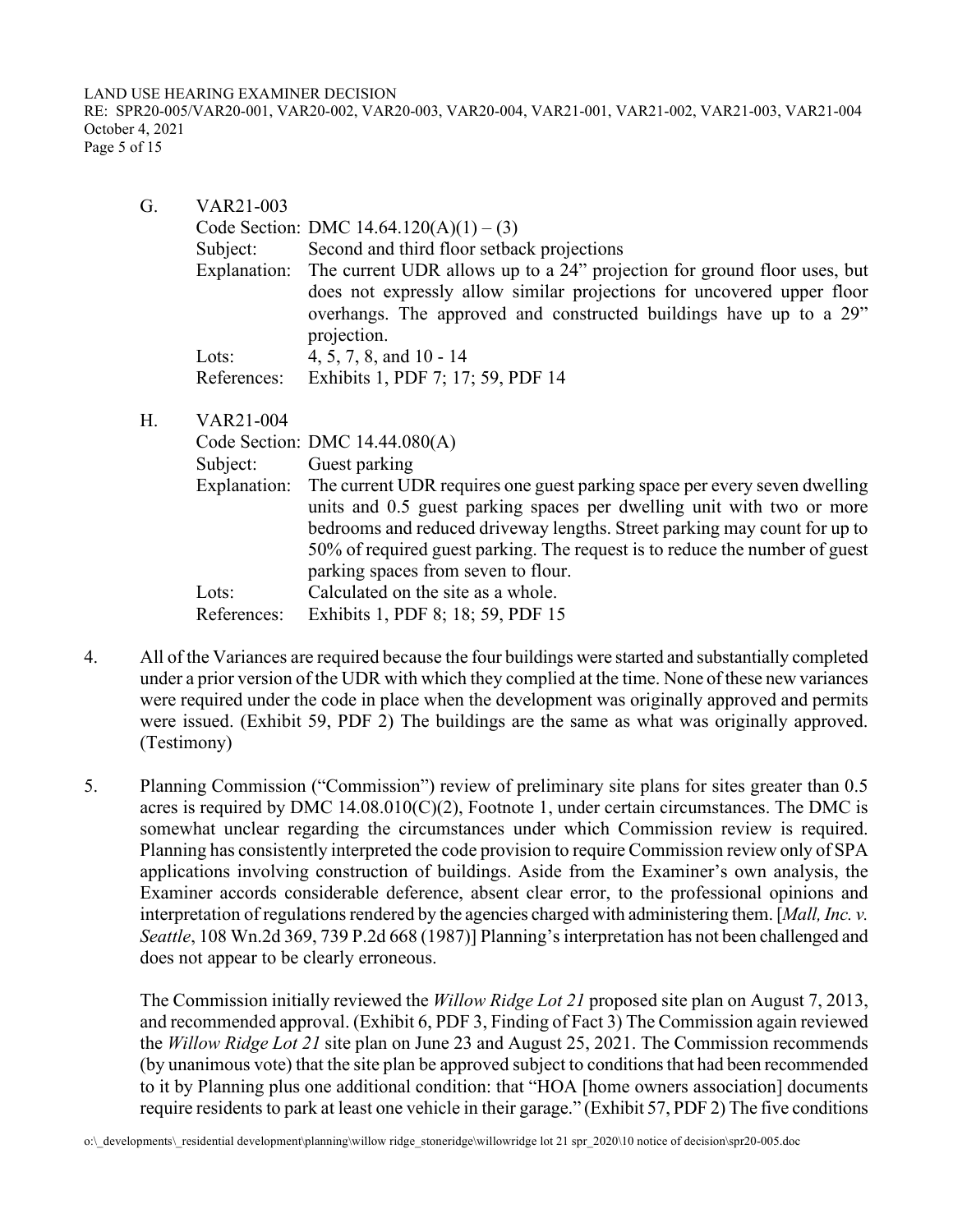RE: SPR20-005/VAR20-001, VAR20-002, VAR20-003, VAR20-004, VAR21-001, VAR21-002, VAR21-003, VAR21-004 October 4, 2021 Page 6 of 15

that had been recommended to the Commission by Planning are set forth in Exhibit 58 at PDF 20 & 21. Of those five Commission-recommended conditions, three are fully incorporated and two are partially incorporated in Planning's recommended conditions (Commission 1 in Planning 1; Commission 2 in Planning 8; Commission 3 in Planning 9; Commission 4 partially in Planning 6; and Commission 5 partially in Public Works 3). The Commission's new condition is not included in Planning's recommended conditions.

- 6. Written comments from two parties (Knickelbein and Harrington) were submitted. Knickelbein objects to the height variances that were granted before the buildings were ever built. Knickelbein wants the building height reduced. (Exhibit 68, PDF 3  $\&$  10) Harrington objects to the parking situation and does not want to see residents parking cross-wise on their short driveways. Harrington worries about the condition of the one building which has had exposed sheathing since it was built. Harrington seeks assurance that community improvements will be built when Lot 22 is developed as was previously agreed. (Exhibit 68, PDF  $5 - 9$ )
- 7. Duvall's State Environmental Policy Act ("SEPA") Responsible Official issued a revised threshold Determination of Nonsignificance ("DNS") for *Willow Ridge Lot 21* on July 28, 2021. (Exhibit 48) No judicial appeal was filed.<sup>7</sup> (Exhibit 1, PDF 18)
- 8. In addition to the SPA and Variances, Veristone requested seven Design Departures. (Exhibits 20 26) Design Departures are administrative actions. (Exhibit 1, PDF 8) Veristone did not opt to consolidate the Design Departures with the rest of its applications. Planning has approved the Design Departures. (Exhibit 1, PDF  $8 - 11$ ; and testimony)
- 9. Planning issued a detailed analysis of each of the nine components of this application and included recommended conditions of approval. (Exhibit 1) Veristone has no objection to any element of Planning's report. (Testimony)
- 10. Any Conclusion of Law deemed to be a Finding of Fact is hereby adopted as such.

## **LEGAL FRAMEWORK <sup>8</sup>**

The Examiner is legally required to decide this case within the framework created by the following principles:

## **Authority**

<sup>7</sup> The right to an administrative appeal of SEPA threshold determinations is optional at local government discretion. [WAC 197-11-680(3)(a)] Duvall has legislatively elected to provide for local administrative appeal of threshold determinations associated with Type I and II applications, but not those associated with Type III – VI applications. [DMC 14.08.060(C)]

<sup>8</sup> Any statement in this section deemed to be either a Finding of Fact or a Conclusion of Law is hereby adopted as such.

o:\\_developments\\_residential development\planning\willow ridge\_stoneridge\willowridge lot 21 spr\_2020\10 notice of decision\spr20-005.doc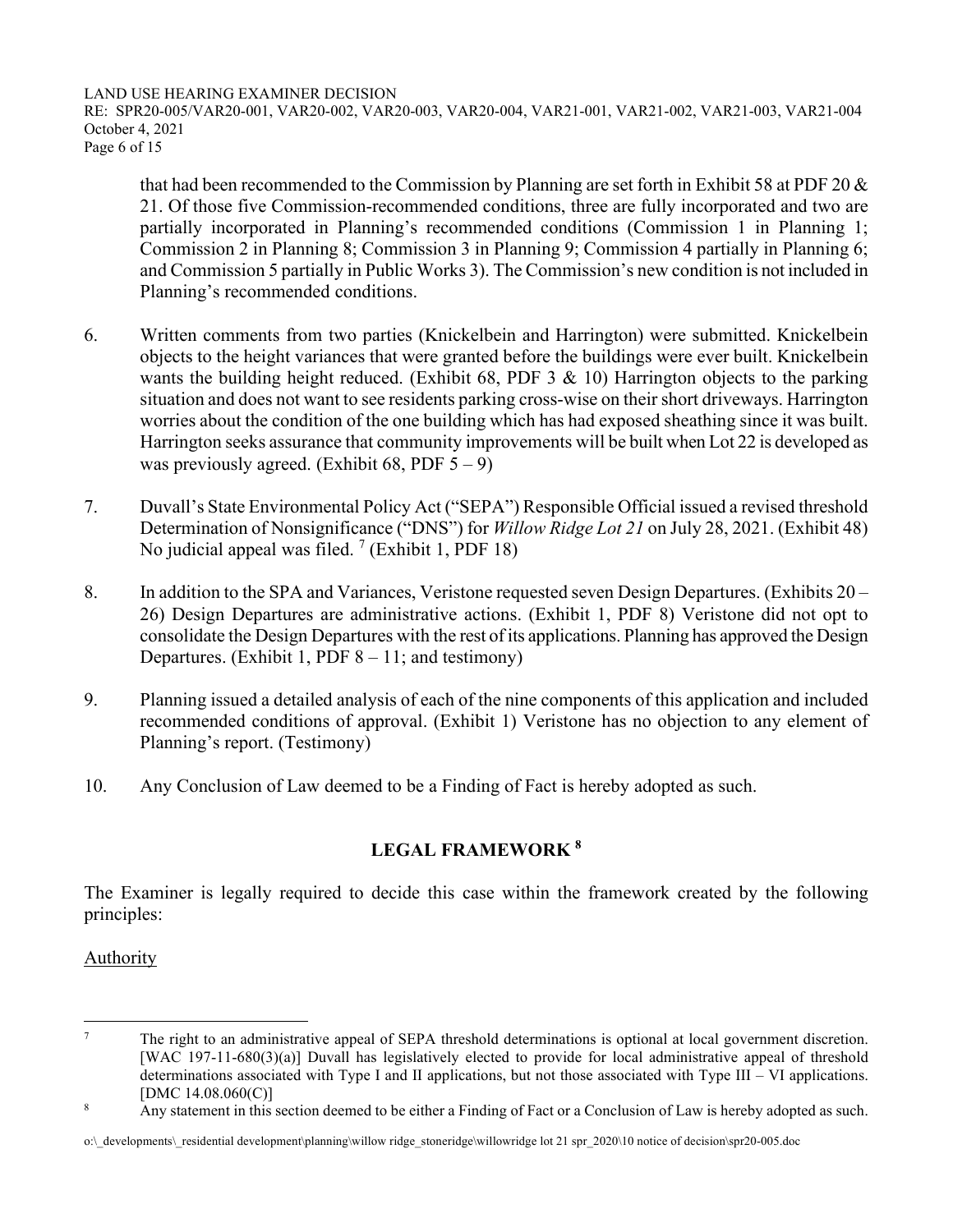RE: SPR20-005/VAR20-001, VAR20-002, VAR20-003, VAR20-004, VAR21-001, VAR21-002, VAR21-003, VAR21-004 October 4, 2021 Page 7 of 15

Duvall classifies land use applications into six categories based on their processing requirements (Type I – Type VI). [DMC 14.08.010(A)] When a project requires multiple applications of different types, the applicant may elect to consolidate them for processing. [DMC 14.08.010(B)(2)] Consolidated applications are processed in accordance with the highest numbered procedure in the consolidation. [DMC  $14.08.010(B)(2)(a)$ ]

Veristone elected to consolidate the applications for processing. (Testimony)

SPA is a two-step process. Preliminary SPA for a site greater than  $0.5$  acres is a Type III process<sup>9</sup>; UDR Variances are also a Type III process. Type III applications are subject to an open record hearing before the Examiner. The Examiner makes a final decision on the consolidated applications which is subject to the right of reconsideration and appeal to Superior Court. [DMC 2.30. 070(A)(2) and 14.08.010(C), Tables 14.08.010.C.1 and .2]

The examiner's decision may be to grant or deny the application or appeal, or the examiner may grant the application or appeal with such conditions, modifications, and restrictions as the examiner finds necessary to make the application or appeal compatible with the DMC, state laws and regulations, including Chapter 43.21C RCW, and the regulations, policies, objectives, and goals of the Duvall comprehensive plan, the unified development regulations, and other official laws, policies and objectives of the city of Duvall.

[DMC 2.30.070(B)] The Final Site Plan Permit is an administrative Type I process. [DMC 14.08.010(C), Table 14.08.010.C.1]

## Review Criteria

## *SPA Criteria*

The review criteria for SPA applications are set forth at DMC 14.62.030. The criteria include standards regarding Consistency [Subsection A], Lot and Block Layouts [Subsection C], Road and Street Access Elements [Subsection D], and Site Plan Elements [Subsection E].

The "consistency determination" required by DMC 14.08.040(A)(2) duplicates the criteria within DMC 14.62.030(A). Therefore, in the case of Preliminary SPA reviews, compliance with DMC 14.62.030(A) suffices for compliance with DMC 14.08.040(A)(2).

## *UDR Variance Criteria*

The review criteria for UDR variances are set forth at DMC 14.70.040:

Applications for variances from the terms of these regulations shall be granted only if the decision making body finds all of the following:

A. The variance shall not constitute a grant of special privilege inconsistent with the limitation upon uses of other properties in the vicinity and land use district in which the subject property is located;

<sup>9</sup> Preliminary site plan review for sites up to 0.5 acres is a Type II administrative process. [DMC 14.08.010(C)(1)]

o:\\_developments\\_residential development\planning\willow ridge\_stoneridge\willowridge lot 21 spr\_2020\10 notice of decision\spr20-005.doc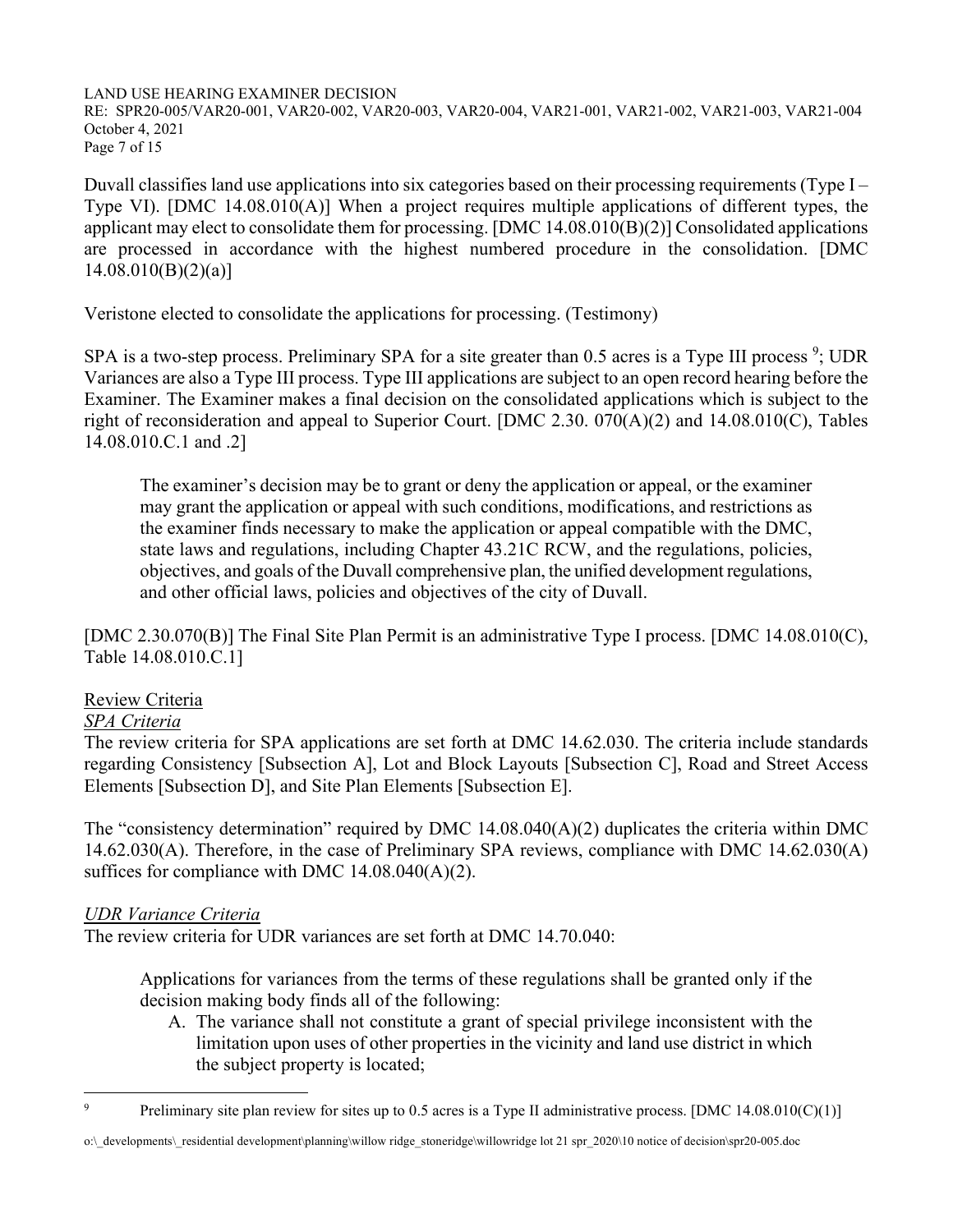RE: SPR20-005/VAR20-001, VAR20-002, VAR20-003, VAR20-004, VAR21-001, VAR21-002, VAR21-003, VAR21-004 October 4, 2021

Page 8 of 15

- B. Such variance is necessary because of special circumstances relating to the size, shape, topography, location or surroundings of the subject property to provide it with use rights and privileges permitted to other properties in the vicinity and in the land use district of the subject property;
- C. The granting of such variance will not be materially detrimental to the public welfare or injurious to the property for improvements in the vicinity and zone in which the subject property is situated;
- D. The denial of the variance would entail undue hardship for the property owner or that the variance, if approved, would contribute significantly to the improvement of the environmental conditions;
- E. The need for the variance is not the result of deliberate actions of the applicant, property owner, or their predecessor in interest;
- F. The variance is consistent with this title and the Duvall comprehensive plan; and
- G. The variance is the minimum necessary to grant relief to the applicant.

## Vested Rights

"Vesting" serves to "fix" the regulations against which a development application is judged. [*Potala Village Kirkland, LLC v. City of Kirkland*, 183 Wn. App. 191 (2014), *review denied*, 182 Wn.2d 1004, 342 P.3d (2015)] Over the years state appellate courts developed the "vested rights doctrine" which was applied in cases where there was no statutory vesting. In 2014 the State Supreme Court flatly declared: "While it originated at common law, the vested rights doctrine is now statutory." [*Town of Woodway v. Snohomish County*, 180 Wn.2d 165, 173, 322 P.3d 1219 (2014)]

If Duvall had a local vesting ordinance applicable to land use applications, the Examiner would be obliged to follow it as enacted. [*Erickson & Associates v. McLerran*, 123 Wn.2d 864, 872 P.2d 1090 (1994); *Abbey Rd. Grp., LLC v. City of Bonney Lake,* 167 Wn.2d 242, 250, 218 P.3d 180 (2009)] But the City has no such local ordinance. Thus, the Examiner must follow the most current case law.

Under the most current case law, there is no vesting for SPA applications because there is no statutory provision providing vesting for such applications. <sup>10</sup>

UDR Variance applications are not the subject of any state vesting statute. The vested rights doctrine has never been applied to variance applications or other applications which seek an exception from established regulations.

No part of this consolidated application enjoys vested rights.

## Standard of Review

The standard of review is preponderance of the evidence. The applicant has the burden of proof. [DMC 14.62.030(B)]

 $10$  If an SPA application were inextricably intertwined with a preliminary subdivision application, it would enjoy the subdivision application's statutory vested rights.

o:\\_developments\\_residential development\planning\willow ridge\_stoneridge\willowridge lot 21 spr\_2020\10 notice of decision\spr20-005.doc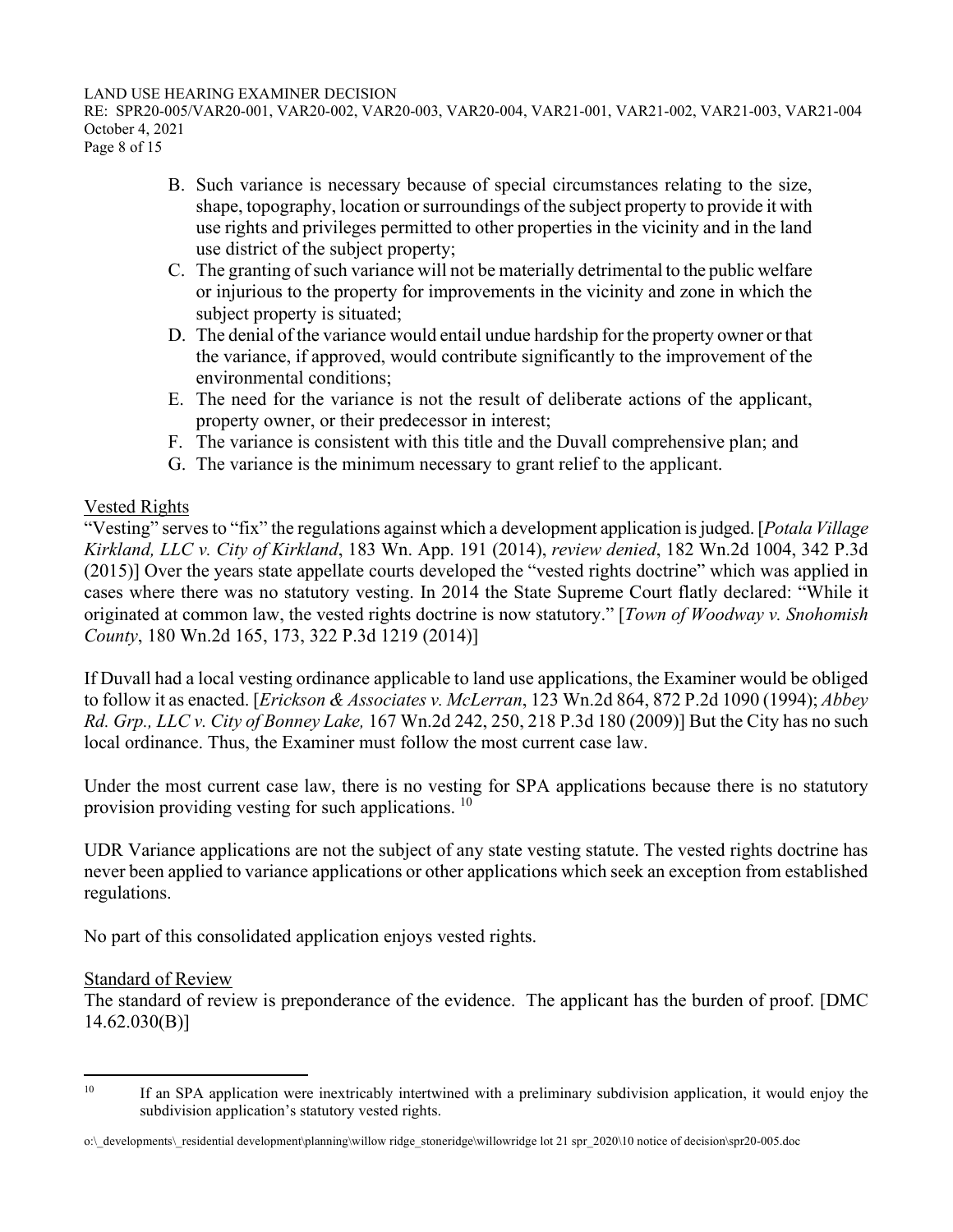RE: SPR20-005/VAR20-001, VAR20-002, VAR20-003, VAR20-004, VAR21-001, VAR21-002, VAR21-003, VAR21-004 October 4, 2021 Page 9 of 15

## Scope of Consideration

The Examiner has considered: all of the evidence and testimony; applicable adopted laws, ordinances, plans, and policies; and the pleadings, positions, and arguments of the parties of record.

## **CONCLUSIONS OF LAW**

- 1. Veristone provided a detailed evaluation of each of its nine applications as part of its initial submittal, supplemented by its project narrative and hearing PowerPoint presentations. (Exhibits 11 – 18, 27, 59, and 64) Planning provided a very detailed, in depth, application-by-application analysis of approval criteria compliance for each of the nine applications. (Exhibit 1) The Examiner concurs with their content. Given the nature of the proceedings, the Examiner concludes that there is no need to repeat those analyses here. Rather, those analyses are incorporated herein by reference as if set forth in full.
- 2. This is an extremely unique situation, one that the authors of the Variance procedure likely never anticipated. We have 14 dwelling units that are virtually complete, but which cannot be completed, because the prior developer let his permits lapse and the City has significantly changed its code since *Willow Ridge Lot 21's* permits were initially issued. If this SPA and these Variances were to be denied, it seems likely that the project would never be finished as it would be prohibitively expensive to demolish the entire project and start all over. The buildings would likely stay as they are and deteriorate over time, creating a blight on the neighborhood. Even if finding compliance with the criteria for approval of a Variance requires somewhat of a stretch, that stretch is for the overall public good.

The Examiner adopts Planning's Variance criteria compliance analysis as contained in Exhibit 1.

3. Knickelbein's request for building height reduction cannot be considered: Building height is not one of the requested Variances. The building height Variance that was requested and approved with the initial approvals is no longer required: The existing building heights comply with current code. (Exhibit 59, PDF 2)

 Harrington's concern about the structural condition of the one building whose sheathing has been exposed to the weather is understandable, but it is a building permit issue, not an SPA or Variance issue. The Building Official will have to evaluate that building's condition before new permits can be issued. Harrington's request for commitments regarding development aspects of *Willow Ridge Lot 22* can be addressed during consideration of a future request for development permits for that lot. It is not appropriate to condition it as part of the Lot 21 process.

- 4. The recommended conditions of approval as set forth in Exhibit 1 are reasonable, supported by the evidence, and capable of accomplishment with the following changes:
	- A. The Commission's recommendations are not fully incorporated into Planning's recommendation. They should be. The Examiner could resolve this deficiency in either of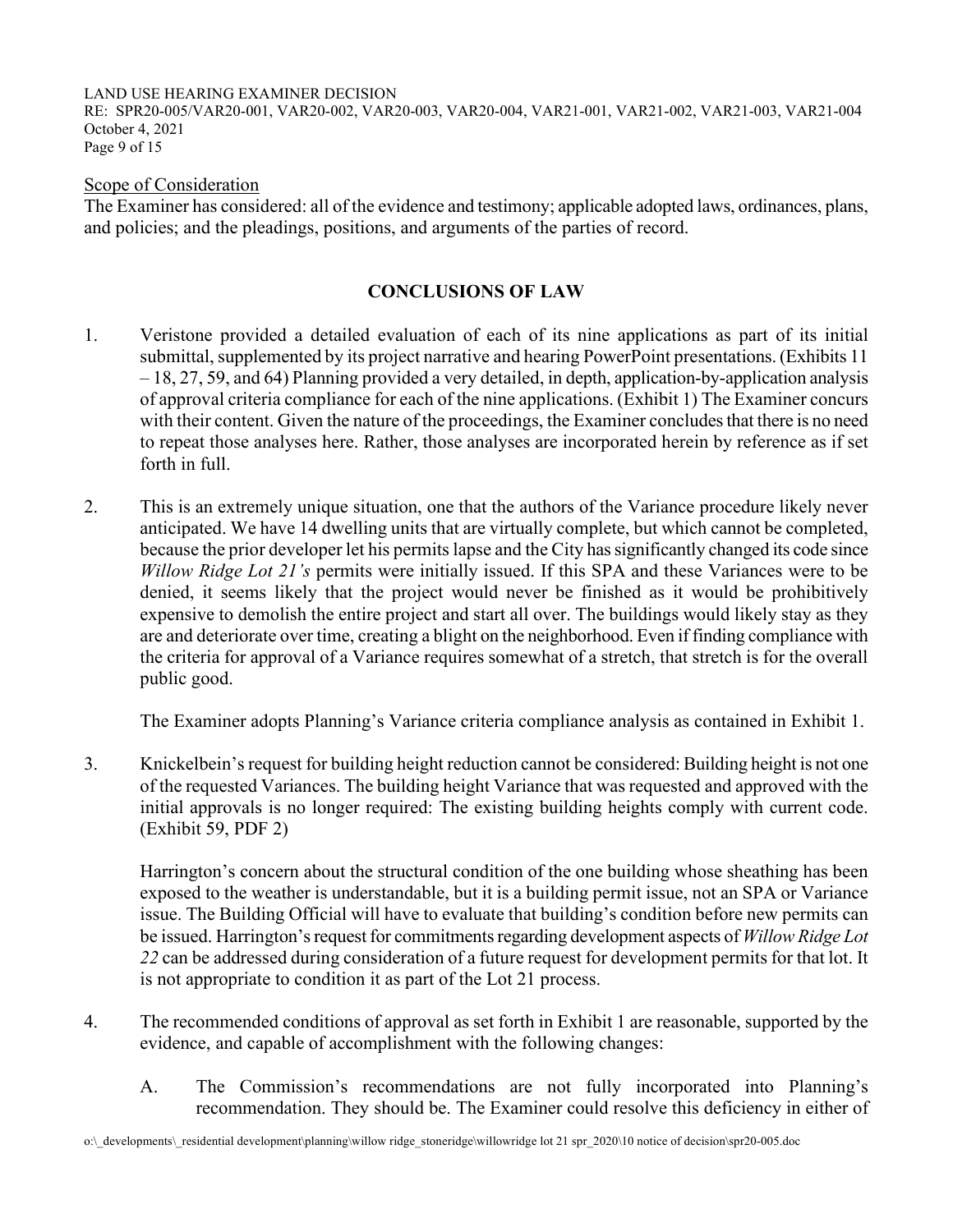RE: SPR20-005/VAR20-001, VAR20-002, VAR20-003, VAR20-004, VAR21-001, VAR21-002, VAR21-003, VAR21-004 October 4, 2021 Page 10 of 15

> two ways: revise and add individual conditions to match the Commission's recommendations; or add a separate condition which incorporates by reference the Commission's recommendations. The latter course is easiest. The Examiner will follow the easiest course.

- B. Recommended Condition Planning 4. As written, only Sheet 8 in Exhibit 4 would be adopted as the SPA site plan. The intent from the text of the condition, as confirmed by Planning's testimony, is to approve the entirety of Exhibit 10. The reference to Sheet 8 will be deleted.
- C. A few minor, non-substantive structure, grammar, and/or punctuation revisions to the Recommended Conditions will improve parallel construction, clarity, and flow within the conditions. Such changes will be made.
- 5. Any Finding of Fact deemed to be a Conclusion of Law is hereby adopted as such.

## **DECISION**

Based upon the preceding Findings of Fact and Conclusions of Law, the testimony and evidence submitted at the open record hearing, and the Examiner's site view, the Examiner:

- A. **GRANTS** Preliminary Site Plan Approval under File No. SPR20-005 **SUBJECT TO THE ATTACHED CONDITIONS**; and
- B. **GRANTS** UDR Variances under File Nos. VAR20-001, VAR20-002, VAR20-003, VAR 20-004, VAR21-001, VAR21-002, VAR21-003, VAR21-004 **SUBJECT TO THE ATTACHED CONDITIONS**.

Decision issued October 4, 2021.

\s\ *John E. Galt* 

John E. Galt Land Use Hearing Examiner

## **HEARING PARTICIPANTS <sup>11</sup>**

Brianna Miles **Lara Thomas** 

<sup>&</sup>lt;sup>11</sup> The official Parties of Record register is maintained by the City's Hearing Clerk.

o:\\_developments\\_residential development\planning\willow ridge\_stoneridge\willowridge lot 21 spr\_2020\10 notice of decision\spr20-005.doc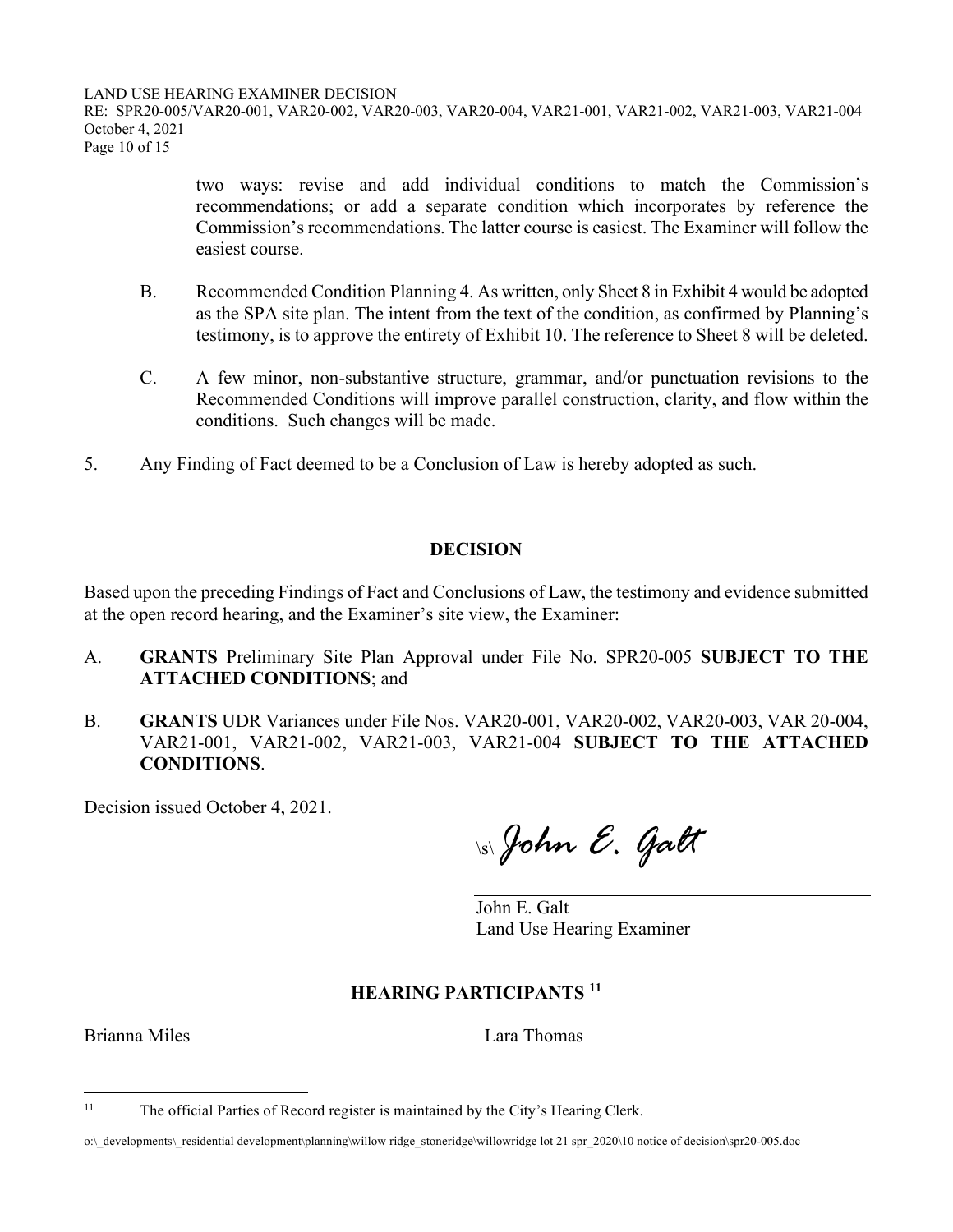RE: SPR20-005/VAR20-001, VAR20-002, VAR20-003, VAR20-004, VAR21-001, VAR21-002, VAR21-003, VAR21-004 October 4, 2021 Page 11 of 15

## **NOTICE of RIGHT of RECONSIDERATION**

This Decision is final subject to the right of any party of record to file a written motion for reconsideration within 10 calendar days of the date this Decision was mailed to the parties. See DMC 2.30.240 for additional information and requirements regarding reconsideration.

## **NOTICE of RIGHT of APPEAL**

This Decision is final subject to the right of a party of record with standing, as provided in RCW 36.70C.060, to file a land use petition in Superior Court in accordance with the procedures of DMC 2.30.230 and 14.08.060(E). Any appeal must be filed within 21 days following the issuance of this Decision. See DMC 2.30.230 and 14.08.060(E) for additional information and requirements regarding judicial appeals.

The following statement is provided pursuant to RCW 36.70B.130: "Affected property owners may request a change in valuation for property tax purposes notwithstanding any program of revaluation."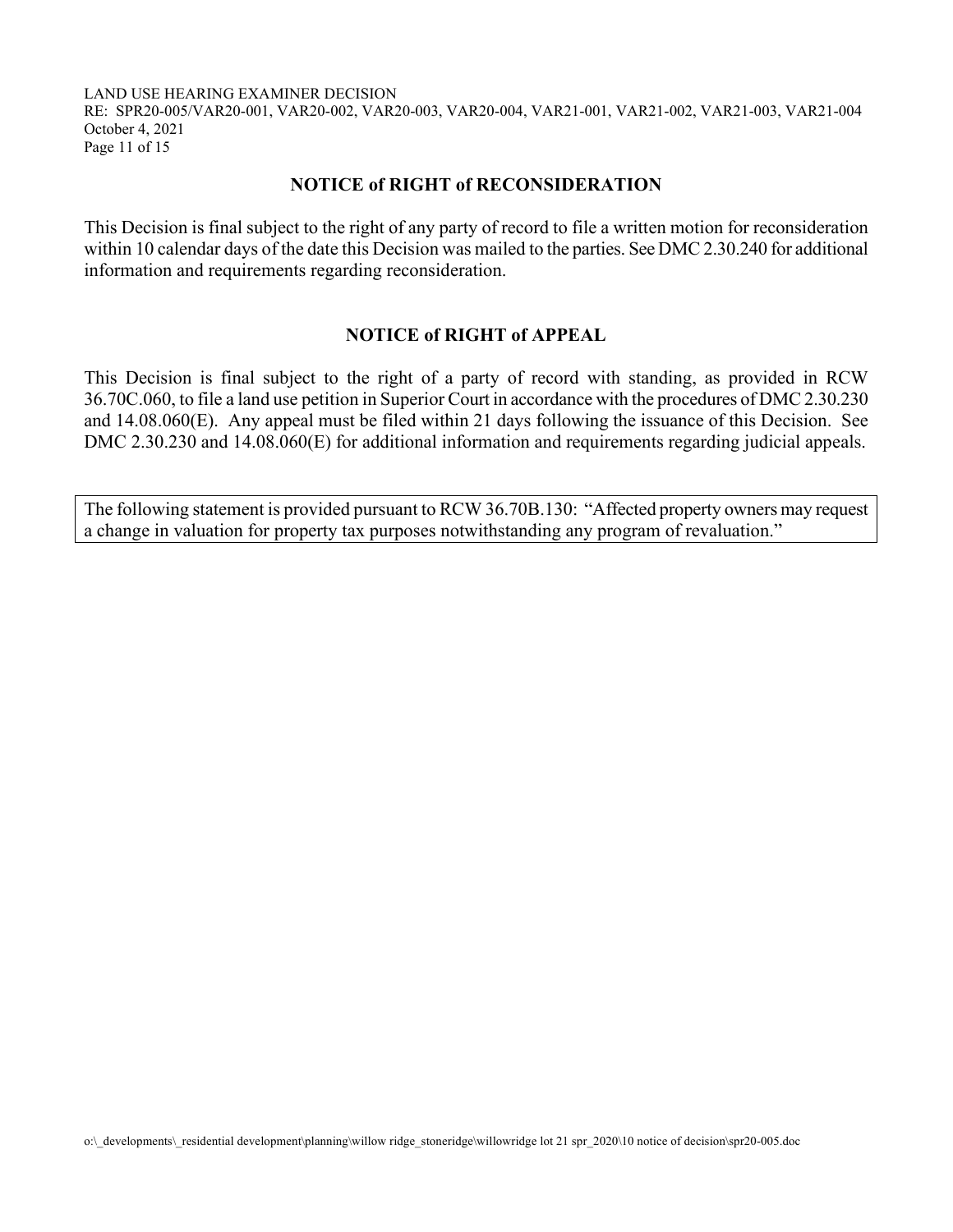RE: SPR20-005/VAR20-001, VAR20-002, VAR20-003, VAR20-004, VAR21-001, VAR21-002, VAR21-003, VAR21-004 October 4, 2021 Page 12 of 15

# **CONDITIONS OF APPROVAL SU20-005 VAR20-001, VAR20-002, VAR20-003, VAR 20-004 VAR21-001, VAR21-002, VAR21-003, VAR21-004 Veristone Fund I**

This consolidated Preliminary Site Plan Approval and UDR Variances are subject to compliance with all applicable provisions, requirements, and standards of the Duvall Municipal Code, standards adopted pursuant thereto, and the following special conditions:

### A. FROM PLANNING

- 1. Construction drawings shall be in substantial conformance with the site plan, building and landscape plan as recommended by the Planning Commission and as conditioned herein.
- 2. Construction drawings and Building permits shall conform to all applicable requirements of DMC Tile 14 and the City's 2015 Comprehensive Plan.
- 3. Construction drawings and Building permits shall be in substantial conformance with the conditions of Site Plan Review and Variances approvals, as well as departure requests.
- 4. Exhibit 10 is the approved preliminary Site Plan with supporting plans subject to the following conditions:
	- a. All required site improvements shall be completed prior to issuance of a Final Site Plan Permit.
	- b. Site plan approval shall be effective for a period not to exceed two years from the date of the preliminary approval. Provided, however, that an applicant who files a written request with the director for site plan approval at least thirty (30) days before the expiration of this two-year period shall be granted a one year extension upon a showing that the applicant has attempted in good faith to submit final plans for the issuance of a building permit within the two-year period.
	- c. Modifications to the approved site plan are subject to the provisions of DMC 14.62.060.
- 5. Exhibit 33 Sheets L1 through L3 is the approved Landscape Plan subject to the following conditions:
	- a. Final grading within the landscaped areas of the subdivision shall not exceed a 3:1 slope in planted areas or a 4:1 slope in grassed areas.

o:\\_developments\\_residential development\planning\willow ridge\_stoneridge\willowridge lot 21 spr\_2020\10 notice of decision\spr20-005.doc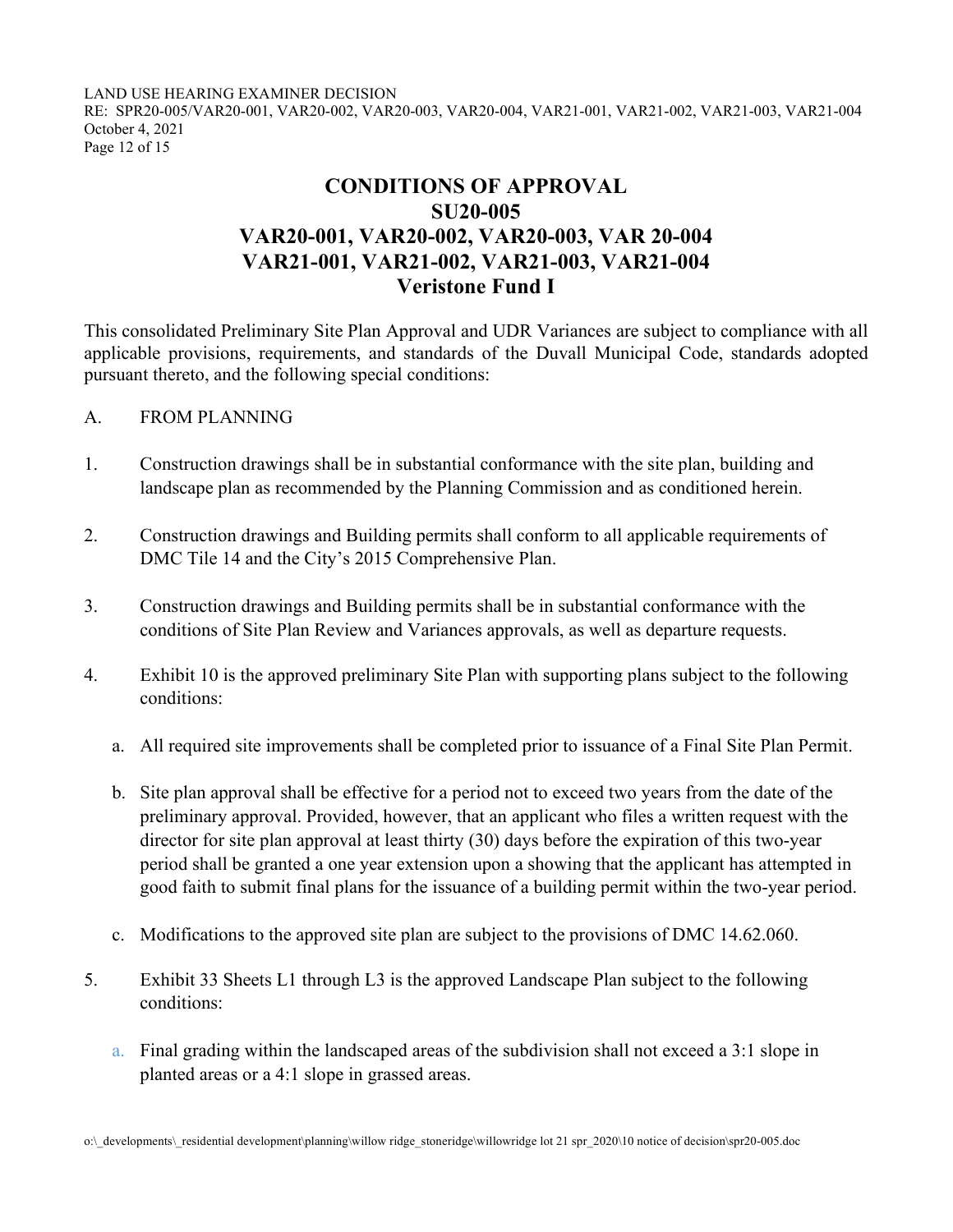RE: SPR20-005/VAR20-001, VAR20-002, VAR20-003, VAR20-004, VAR21-001, VAR21-002, VAR21-003, VAR21-004 October 4, 2021 Page 13 of 15

- b. Root-barriers with a minimum length of six ft and depth of 18 inches shall be placed on-center with every street tree at the back of curb and sidewalk.
- c. All landscaped areas shall be irrigated. An irrigation plan shall be included with building permit submittal for review.
- d. The final Landscape Plan shall be approved and bonded for prior to construction drawing approval in accordance with DMC 14.38.160.
- e. A pre-landscape meeting shall be scheduled with planning prior to landscape installation.
- f. A soil inspection shall be scheduled with planning prior to landscape installation.
- 6. A street lighting plan provided by PSE shall be submitted, reviewed, and approved prior to Final Site Plan approval.
- 7. Exhibit 34 is the approved Elevation Drawings.
- 8. Verification from PSE on the location of gas easement is required prior to Final Site Plan approval.
- 9. Exhibit 19 Variance Exhibit F identifies as-built roof projections to be fixed in the field. All identified projections must be revised prior to building occupancy.
- 10. All conditions recommended by the Planning Commission (Exhibits 57, PDF 2; 58, PDF 20 & 21) shall be fulfilled.
- B. FROM PUBLIC WORKS/ENGINEERING

## *General*

- 1. All improvements shall be completed in accordance with approved Construction Drawings.
- 2. Updates to as-builts shall be provided, reviewed, and approved prior to Performance Bond release. As-builts shall include all infrastructure and utilities, including storm system elevations and slopes, and shall be provided in Mylar and electronic formats upon approval by the City Engineer.
- 3. Coordinate with Post Office and Public Works on Mailbox Unit placement.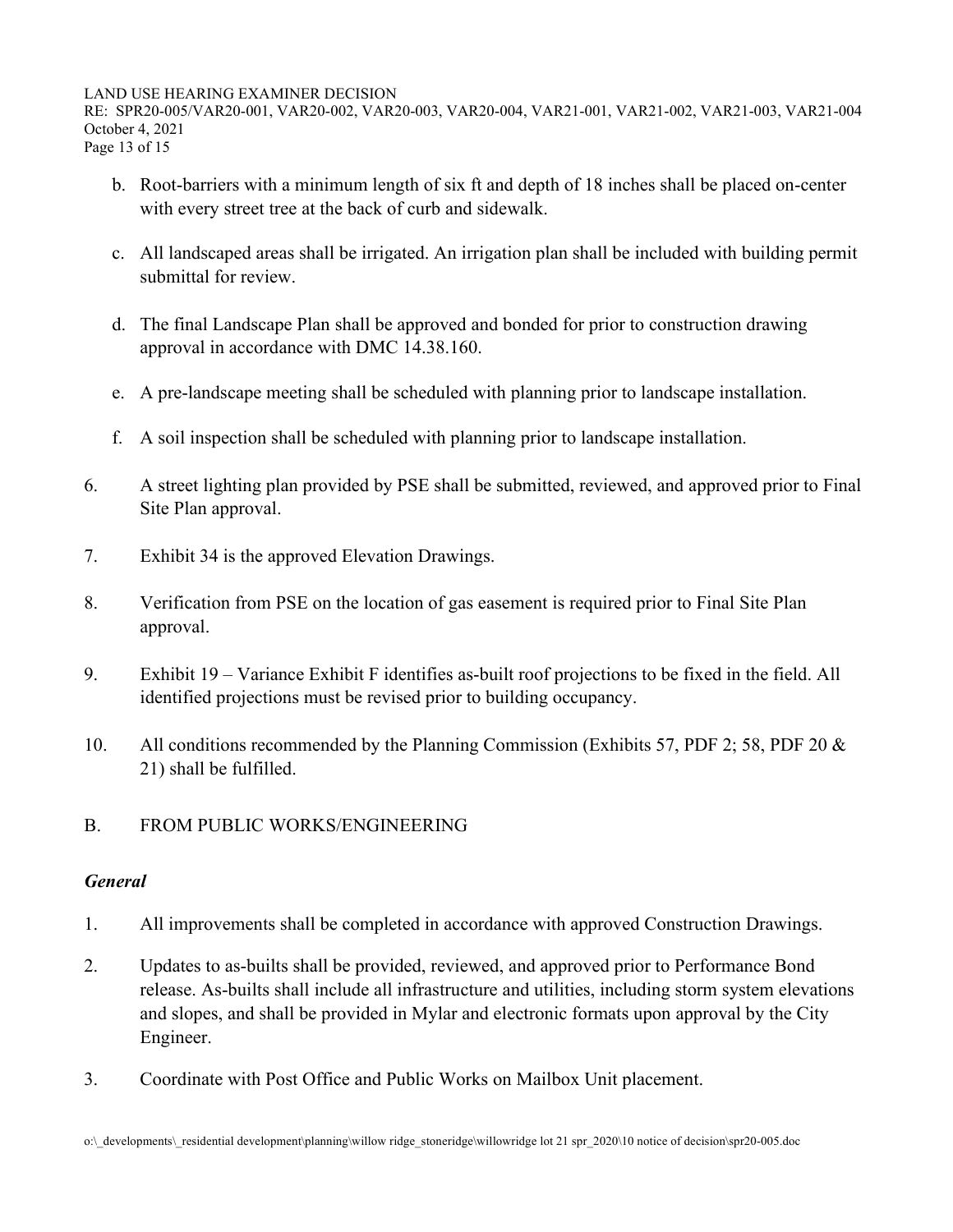RE: SPR20-005/VAR20-001, VAR20-002, VAR20-003, VAR20-004, VAR21-001, VAR21-002, VAR21-003, VAR21-004 October 4, 2021 Page 14 of 15

## *Roads*

- 4. Main View Lane (formerly known as the West Alley) shall include 20-foot wide drive aisle (curb-face to curb-face), a minimum 3-inch thick Hot Mix Asphalt (HMA) overlay, and a 2-foot wide concrete valley gutter. Final pavement lift on Main View Lane shall be bonded for and completed as part Lot 21 or Lot 22 final Public Works approval, whichever comes last. Changes to elevations shall be completed in accordance with Main View Lane Reconstruction Plans.
- 5. The pedestrian path on Main View Lane may be installed as a minimum 4-foot wide, minimum 5-inch thick at-grade concrete pathway. Alternatively, the pathway shall be installed as a standard sidewalk with curb and gutter.
- 6. Road patching activities shall include a minimum 6-inch thickness of ½-inch HMA overlying a 12-inch thickness of crushed rock overlying firm and unyielding subgrade or compacted structural fill. A full width 1.5-inch thick grind and overlay shall be completed for all road disturbing activities unless otherwise approved by the City Engineer.
- 7. ADA ramps at the site, and opposite receiving ramps, shall meet latest ADA standards or shall be removed and replaced. All damaged or removed curb/gutter and sidewalk shall be removed and replaced joint to joint.
- 8. Damaged concrete panels at the intersection of Main View Lane and Bird Street shall be removed and replaced joint to joint.
- 9. "No Parking This Side" signs shall be installed on both sides of Main View Lane (minimum 3 each side) in accordance with approved plans.
- 10. Road Monumentation shall be installed and/or verified at all adjacent intersections.

## *Utilities*

11. Any improvements that change, alter, modify or connect to the City's sanitary sewer, water or storm system shall be inspected and installed in accordance with DMC and PWDDS.

# *Storm Drainage*

- 12. The storm system, including the existing filter vaults, shall be cleaned and filters replaced prior to Performance Bond and Maintenance Bond Release inspections unless otherwise approved by the City Engineer.
- C. FROM BUILDING